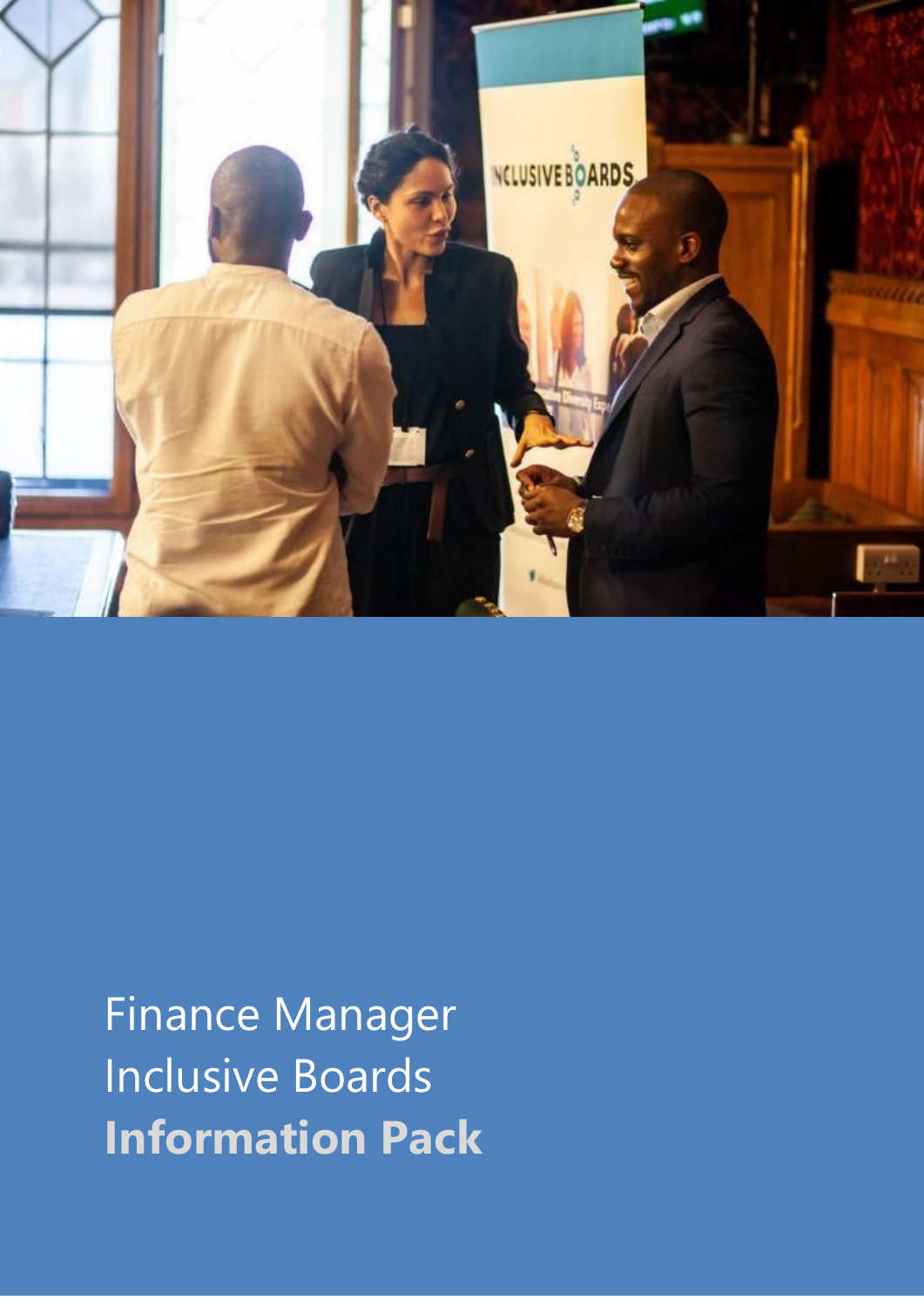#### **Overview**

Inclusive Boards is looking to appoint an experienced and enthusiastic Finance Manager to join us in our Nottingham office. We are an Executive Search, Research and Advisory firm looking to appoint someone who can help us drive the business forward.

#### **Who We Are**

We are an agency set up to support organisations in efforts to develop more diverse boards and stronger governance structures. Our services include executive search, diversity training, research and advisory. We have worked with some of the largest charities in the UK, including Amnesty International, the Royal National Institute for Blind People (RNIB) and British Red Cross. We have over 60,000 diverse professionals within our network and a



reach that expands into communities across the UK. Through our collective experience we have developed the following for a number boards: diversity action plans, skills matrix, constitutions, strategic plans, governance reviews and more.

## **A Little History**

Inclusive Boards began its work in the third sector, supporting some of the UK's largest charities. Today we have a diverse talent pool of professionals and a reach that expands into sectors and communities across the UK. We have worked with over 150 organisations on board and executive appointments in the STEM, sport, not-for-profit and public sectors.

Evidence shows that in order to ensure diversity of thought and experience is present during decision making processes, it's imperative that there's a diverse leadership team.

## **Our Services**

- Executive Search
- Research & Advisory
- Campaigns
- Diversity & Inclusion Training

## **Our Mission**

To support sectors, organisations and individuals with efforts to be more inclusive and diverse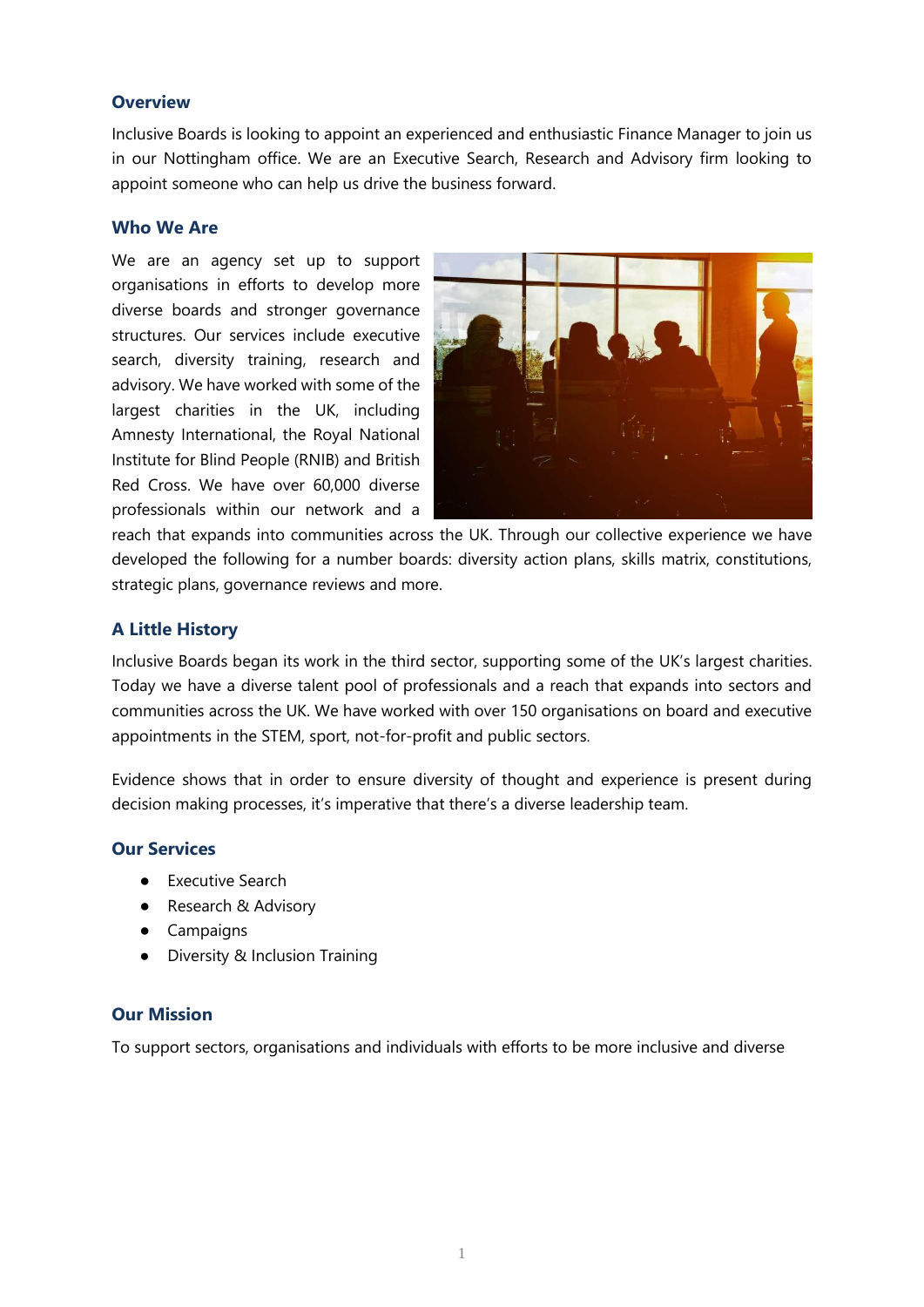# **Finance Manager**

**Contract Type**: Permanent **Location**: Nottingham **Reporting** To: Managing Director **Start Date**: Immediate **Salary**: Competitive **Hours:** Flexible Basis

# **About the Role**

The Finance Manager is a key member of the Senior Management Team responsible for the day to day accounting and financial management of the company. The post holder will be responsible for budgeting, reporting on the financial performance to senior management.

## **Core Responsibilities**

## **The Finance Manager will be responsible for:**

## **Financial Accounting**

- Maintaining the organisation's accounting system and bookkeeping records, and implementing best practices for financial management
- Ensure the Quickbooks Accounts system is reconciled on a monthly basis reconciling to bank statements, trade creditors and debtors, and dealing with posting errors, etc
- Post entries on income and expenditure according to the respective cost centres
- Prepare and maintain Fixed Asset module and petty cash accounts on Quickbooks
- Reconcile petty cash and company cards, and prepare expenses reimbursements
- Update and monitor creditors and debtors on weekly basis and submit report to CE for payment sign off
- Make payments of all authorised invoices by BACS, making bank deposits for petty cash and fund transfer for prepaid cards
- Preparation and submission of quarterly VAT returns. This includes ensuring proper VAT accounting scheme is used
- Effectively organise and manage internal and external audits where appropriate.
- Prepare list of requirements for audit at financial year-end and liaise with accountants in producing the financial statements
- Completion and submission of annual audited accounts and Companies House.

## **Management Accounting**

- Work with senior managers to produce quarterly cash flow forecasts for each team and project
- Monitor project budgets against cash flow and draft variance reports
- Produce monthly and quarterly management accounts and fund reports to be distributed to senior management
- Work with the senior management to create budgets for financial year, funding applications and project delivery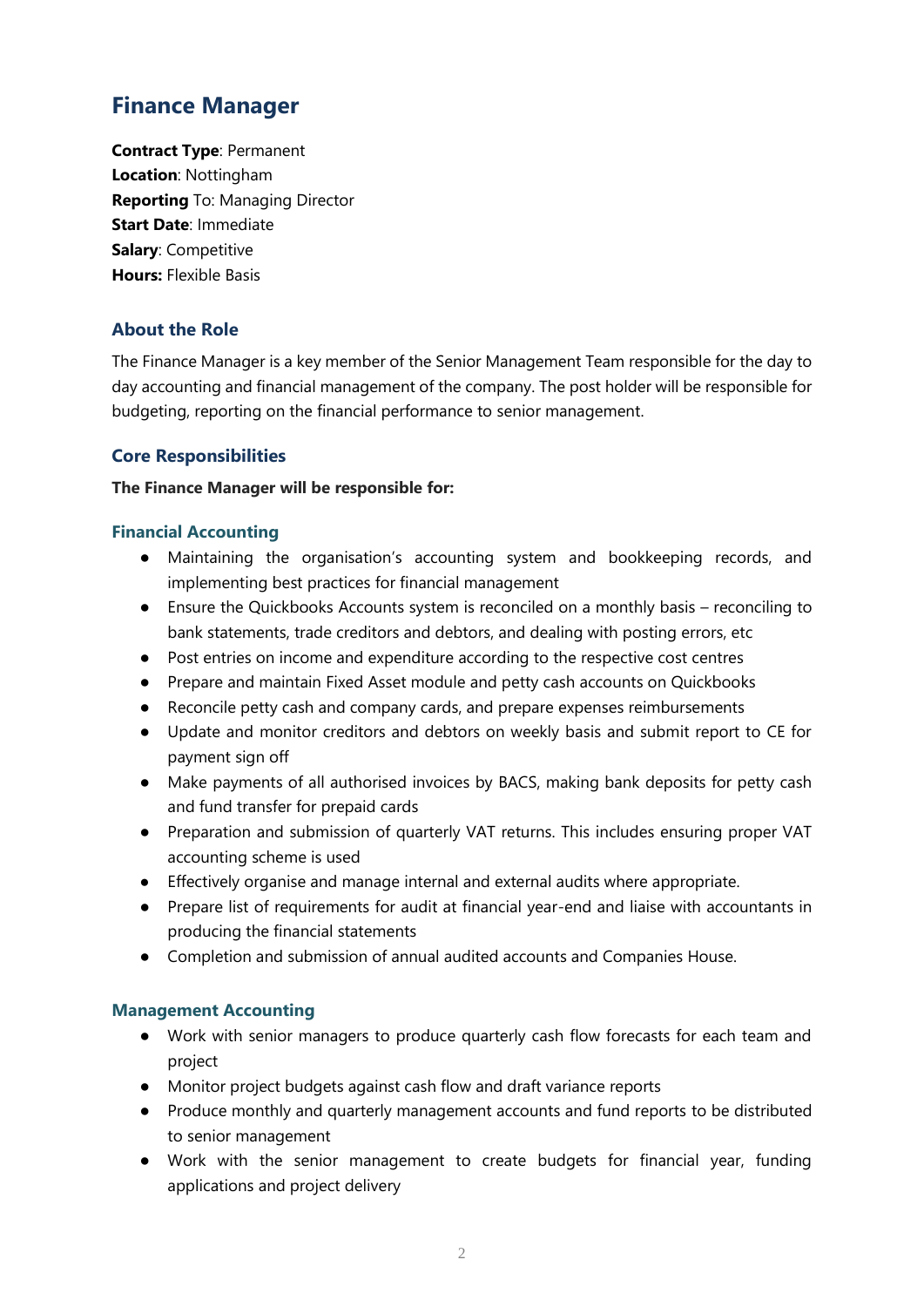- Provide sound financial advice to the Managing Director and other senior management
- Assist with financial aspects of contract negotiations and grant/tender applications
- Coordinate archiving of financial records for audit and data retention purposes
- Provide training to staff on financial management, financial systems and budgeting
- Ensure banking bags and other stationery are replenished, as appropriate
- Be the main point of contact for all finance queries and correspondence
- Coordinate all accounting and taxation services and advice for the Companies
- To undertake other duties, of a similar professional nature, at the request of the line manager

## **Payroll Administration**

- Verifying timesheets and draft calculations monthly salaries
- Adding new employees and inputting pay data into the Payroll System to calculate net pay on a monthly basis
- Assist in carrying out month and year end processes essential for statutory and other returns
- Reconcile all payroll payments to the financial ledger
- Support with pensions and salary sacrifice administration

*Please note that this job description serves only as a guideline for your responsibilities and is not a definitive list. As with any small, developing organisation, staff roles can be subject to change to meet new priorities and therefore you may, on occasions, be required to take on other responsibilities as necessary.*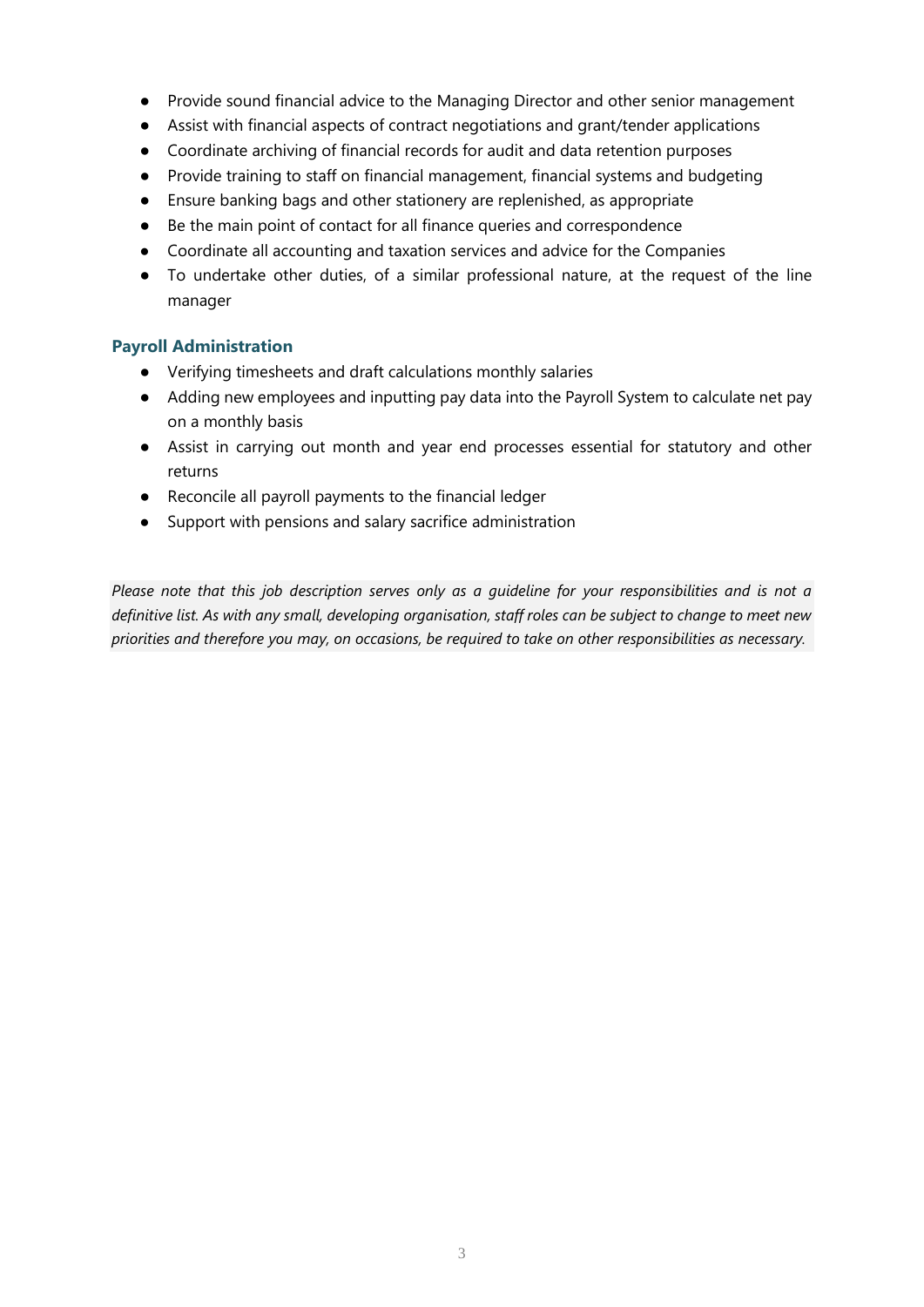## **Person Specification**

### **Experience, Skills, Knowledge**

*Essential*

- At least five years' finance management experience in a small business working environment
- Extensive experience with financial procedures, such as management accounts, cash flow forecasting and financial reporting; particularly for small businesses
- Track record of managing tight budgets, as well as restricted funding and overhead absorption against multiple income streams
- Strong IT skills including intermediate or advanced knowledge of Excel, Sage 50 Accounts or Quickbooks
- Experience of working with nominal ledger as well fixed asset module, control accounts and reconciliations
- Understanding of VAT and PAYE
- Exceptional record keeping skills, a high degree of accuracy in work practices and the proven ability to pay close attention to detail
- Excellent organisation and time management skills, with a systematic approach to problem-solving
- Excellent written communication skills, including the ability to write accurate and high quality documents as well as other forms of correspondence
- Dynamic self-starter with ability to work under pressure, meet deadlines, and learn quickly
- Ability to deal with sensitive matters professionally and confidentially

#### *Desirable*

- A degree in a relevant field (e.g. Economics / Accounting / Finance), relevant certification/accreditation such as AAT or ACCA (at least part qualified)
- Experience using Sage 50 Payroll or Quickbooks
- Ability to extensively manage the finances of a multi-regional organisation
- Knowledge of salary sacrifice schemes and pensions administration
- A general understanding of UK company law and regulatory requirements
- Experience using Customer Relationship Management software.

## **Competencies and Personal Attributes**

**Mission and Goals**: Is committed to the mission and goal of Inclusive Boards. Is passionate about diversity in the workplace and promoting social mobility of marginalised groups.

**Interacting with Others**: Shows respect and understanding of diverse points of view and demonstrates understanding in daily work and decision-making. Defuse potential problems arising from cultural conflict or misunderstanding. Examines own biases and behaviours to avoid stereotypical responses and does not discriminate against any young person or group.

**Teamwork**: Maintains an open, respectful, and professional approach to others. Carefully consider situations and commit resources where support is required. Maintaining long-term partnerships with others and reinforcing the opportunities and benefits of collaborative working.